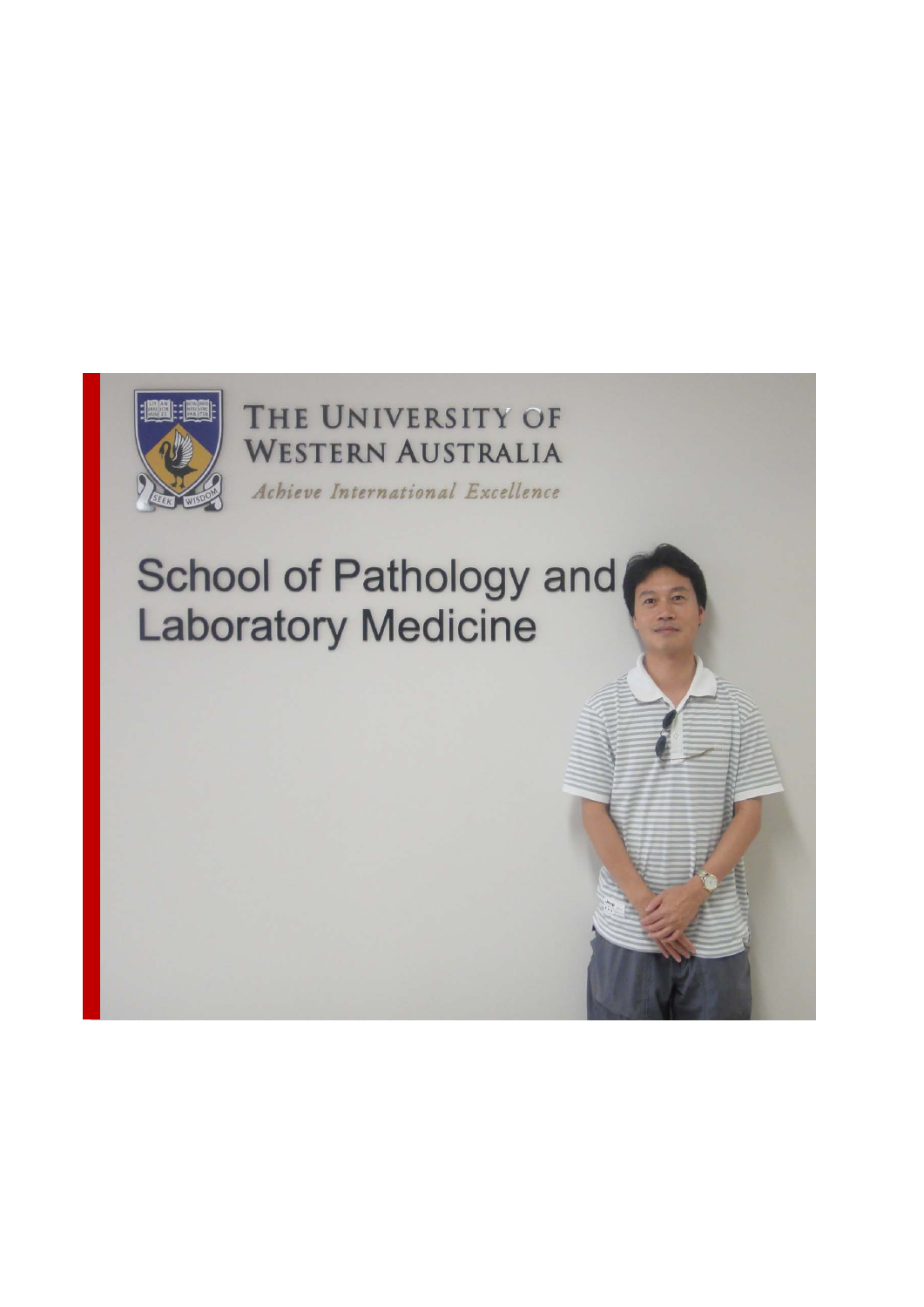# **CURRICULUM VITAE of Dr. Jiake Xu [\(jiake.xu@uwa.edu.au\)](mailto:zhangge@hkbu.edu.hk)**

## **Name: Jiake Xu**

## **Academic qualifications:**

| 1980.9-1985.7 B. Med | Guangzhou Medical University, Guangzhou, China                                              |
|----------------------|---------------------------------------------------------------------------------------------|
| 1991.2-1994.12 Ph.D  | School of Pathology and Laboratory Medicine, The University of Western Australia, Australia |

## **Previous academic positions held:**

|               | 1994.12-1998.5 Postdoctoral Fellow | School of Medicine, Stanford University                                            |
|---------------|------------------------------------|------------------------------------------------------------------------------------|
|               | 1998.5-2001.2 Research Associate   | School of Surgery and Pathology, The University of Western Australia,<br>Australia |
| 2001.3-2003.3 | Research Follow/Head of Lab        | School of Surgery and Pathology, The University of Western Australia,<br>Australia |
| 2003.3-2007.3 | Senior Lecturer/Head of Lab        | School of Surgery and Pathology, The University of Western Australia,<br>Australia |
| 2007.3-2009.3 | Asso. Professor/Head of Lab        | School of Surgery and Pathology, The University of Western Australia,<br>Australia |
| 2009.3-2011.3 | Professor//Head of Lab             | School of Surgery and Pathology, The University of Western Australia,<br>Australia |

## **Present academic position:**

| $2011.3 -$ | <b>Winthrop Professor</b> | School of Pathology and Laboratory Medicine, The University of |
|------------|---------------------------|----------------------------------------------------------------|
|            | /Head of Lab              | Western Australia, Australia                                   |
| $2014.8 -$ | University Fellow         | Institute for Advancing Translational Medicine in Bone & Joint |
|            |                           | Diseases, Hong Kong Baptist University                         |

## **Previous relevant research work: (http://www.uwa.edu.au/people/jiake.xu)**

| Technical expertise | Osteoimmunology, osteolysis, and mechanisms of bone resorption                            |
|---------------------|-------------------------------------------------------------------------------------------|
| Research area       | RANKL signalling transduction pathways and transcription program                          |
|                     | Screening of natural compounds for the treatment of osteoporosis                          |
|                     | Deciphering the molecular basis of musculoskeletal diseases using ENU-induced mutant mice |
|                     | Osteoclast and osteoblast intercellular communication                                     |

**Publication Records:** 102 SCI Papers, 7 Book Chapters, >200 Conference abstracts.

# **Ten Representative publications in the past ten years**

- 1. Yip KHM, Zheng HM, Feng HT, Steer JH, Joyce DA, **Xu J** (2004) Sesquiterpene lactone parthenolide blocks lipopolysaccharide induced osteolysis via the suppression of NF-kB. *J Bone Miner Res* 19(11):1905-16.
- 2. Yip KHM, Zheng MH, Steer JH, Giardina TM, Han R, Lo SZ, Bakker AJ, Cassady AI, Joyce DA, **Xu J** (2005) Thapsigargin (TG) modulates osteoclastogenesis via the regulation of RANKL-induced signaling pathways and reactive oxygen species production. *J Bone Miner Res*.8:1462-71.
- 3. S L Rea (nee Morgan), Walsh JP, Ward L, Ward BK, Kent GN, **Xu J**, Ratajczak T. (2006) A Novel Mutation (K378X) in the Sequestosome 1 Gene Associated with Increased NF-κB signalling and Paget's disease of bone with a Severe Phenotype. *J Bone Miner Res*. 21:1136-45.
- 4. Feng H, Cheng T, Pavlos N, Yip KH, Seeber R, Eidne K, Zheng MH, **Xu J** (2008) Cytoplasmic terminus of a vacuolar type proton pump accessory subunit Ac45 is required for proper interaction with V0 domain subunits and efficient osteoclastic bone resorption. *J Biol Chem*. 9;283(19):13194-204.
- 5. Rea SL, Walsh JP, Ward L, Magno AL, Ward BK, Shaw B, Layfield R, Kent GN, **Xu J**, Ratajczak T.(2009) Sequestosome 1 Mutations in Paget's Disease of [Bone in Australia: Prevalence, Genotype/Phenotype Correlation and](http://www.ncbi.nlm.nih.gov/pubmed/19257822?ordinalpos=3&itool=EntrezSystem2.PEntrez.Pubmed.Pubmed_ResultsPanel.Pubmed_DefaultReportPanel.Pubmed_RVDocSum)  [a Novel Non-UBA Domain Mutation \(P364S\) Associated with Increased NF-kappaB Signaling Without Loss of](http://www.ncbi.nlm.nih.gov/pubmed/19257822?ordinalpos=3&itool=EntrezSystem2.PEntrez.Pubmed.Pubmed_ResultsPanel.Pubmed_DefaultReportPanel.Pubmed_RVDocSum)  [Ubiquitin-Binding.](http://www.ncbi.nlm.nih.gov/pubmed/19257822?ordinalpos=3&itool=EntrezSystem2.PEntrez.Pubmed.Pubmed_ResultsPanel.Pubmed_DefaultReportPanel.Pubmed_RVDocSum) *J Bone Miner Res*. 24(7):1216-23.
- 6. Feng H, Cheng T, Steer JH, Joyce DA, Pavlos NJ, Leong C, Kular J, Liu J, Feng X, Zheng MH, **Xu J**. (2009)[MEF2 and](http://www.ncbi.nlm.nih.gov/pubmed/19321441?ordinalpos=1&itool=EntrezSystem2.PEntrez.Pubmed.Pubmed_ResultsPanel.Pubmed_DefaultReportPanel.Pubmed_RVDocSum)  [MITF cooperate with NFATC1 to transactivate the V-ATPase D2 promoter during RANKL-induced osteoclastogenesis.](http://www.ncbi.nlm.nih.gov/pubmed/19321441?ordinalpos=1&itool=EntrezSystem2.PEntrez.Pubmed.Pubmed_ResultsPanel.Pubmed_DefaultReportPanel.Pubmed_RVDocSum) *J Biol Chem*. 284(21):14667-76.
- 7. Chim SM, Qin A, Tickner J, Pavlos NJ, Davey T, Wang H, Guo Y, Zheng MH, **Xu J**. (2011) EGFL6 promotes endothelial cell migration and angiogenesis through the activation of ERK. *J Biol Chem*. 286(25):22035-46.
- 8. Pavlos NJ, Cheng T, Qin A, Feng H, Cheng T, Jahn R, Zheng MH, **Xu J**. (2011) Tctex-1, a novel interaction partner of Rab3D, is required for osteoclastic bone resorption. *Mol. Cell. Biol*. 31(7):1551-64.
- 9. Guo J, Ren F, Wang Y, Li S, Gao Z, Wang X, Ning H, Wu J, Li Y, Wang Z, Chim SM, **Xu J**, Chang Z. (2012) miR-764-5p promotes osteoblast differentiation through inhibition of CHIP/STUB1 expression. *J Bone Miner Res*. 27(7):1607-18.